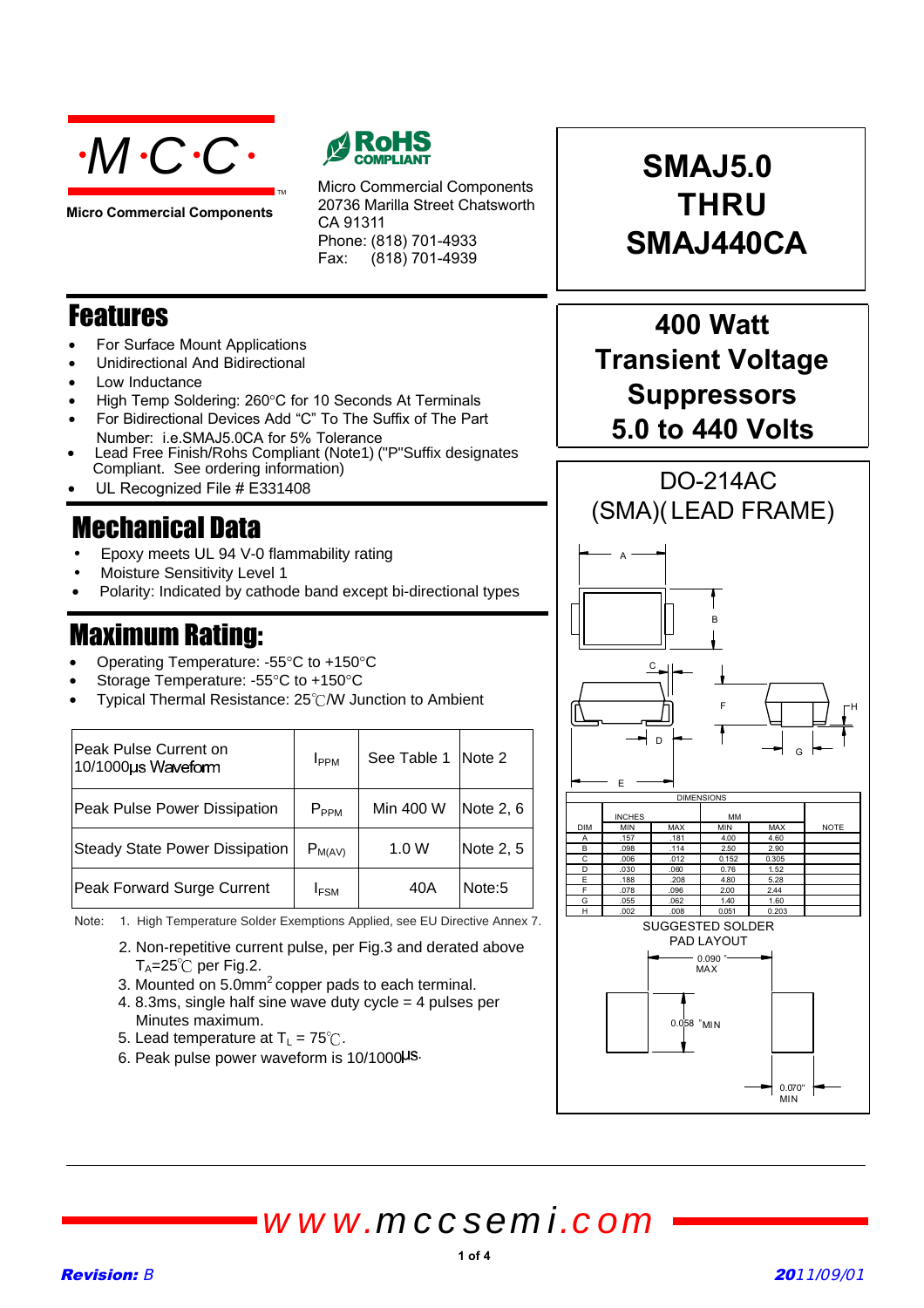

SMAJ5.0 thru SMAJ440CA



Fig. 1-PEAK PULSE POWER RATING CURVE Fig. 2-PULSE RATING CURVE







NUMBER OF CYCLES AT 60Hz



# *www.mccsemi.com*

Revision: B 2011/09/01

**Micro Commercial Components**





Fig. 3-PULSE WAVEFORM Fig. 4-TYPICAL JUNCTION CAPACITANCE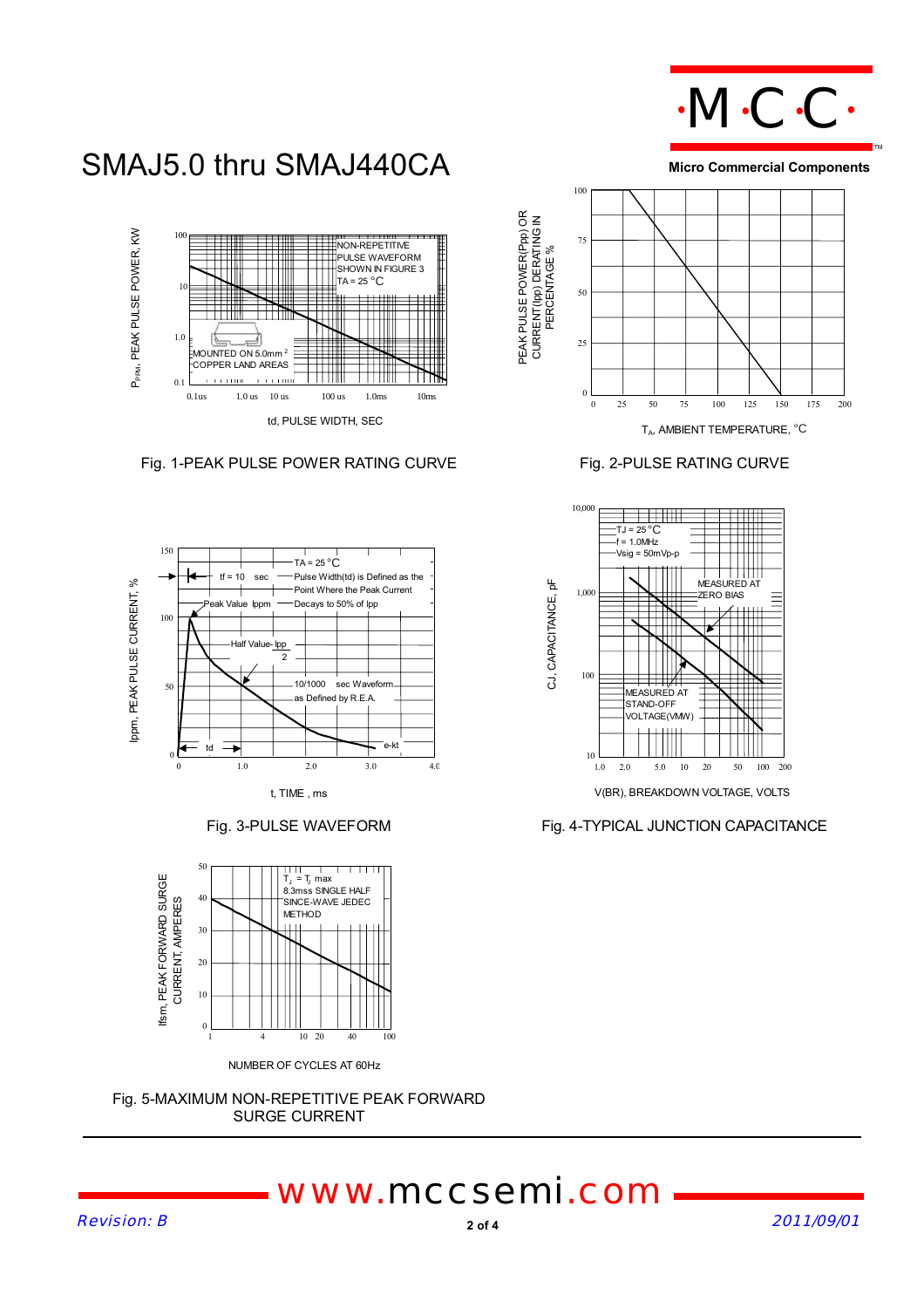

#### **Micro Commercial Components**

### ELECTRICAL CHARACTERISTICS @25°C

|                  | <b>MCC</b><br><b>PART NUMBER</b> | <b>REVERSE</b><br>STAND-OFF<br><b>VOLTAGE</b><br><b>V<sub>WM</sub></b> |            | <b>BREAKDOWN VOLTAGE</b><br>$V_{(BR)}$ $\textcircled{1}_{T}$<br>(VOLTS) |              | <b>MAXIMUM</b><br><b>CLAMPING</b><br>VOLTAGE $@$ $ _{PP}$ | <b>PEAK PULSE</b><br><b>CURRENT</b><br>$I_{PP}$ | <b>MAXIMUM</b><br><b>REVERSE</b><br><b>LEAKAGE</b><br>@V <sub>WM</sub><br>I <sub>D</sub> |                          | <b>MARKING</b><br>CODE |
|------------------|----------------------------------|------------------------------------------------------------------------|------------|-------------------------------------------------------------------------|--------------|-----------------------------------------------------------|-------------------------------------------------|------------------------------------------------------------------------------------------|--------------------------|------------------------|
| <b>UNI-POLAR</b> | <b>BI-POLAR</b>                  | (VOLTS)                                                                | <b>MIN</b> | <b>MAX</b>                                                              | $IT$ (mA)    | (VOLTS)                                                   | (AMPS)                                          | (uA)                                                                                     | 1                        | $\overline{2}$         |
| SMAJ5.0A         | SMAJ5.0CA                        | 5.0                                                                    | 6.40       | 7.00                                                                    | 10           | 9.2                                                       | 43.5                                            | 800                                                                                      | <b>AE</b>                | <b>WE</b>              |
| SMAJ6.0A         | SMAJ6.0CA                        | 6.0                                                                    | 6.67       | 7.37                                                                    | 10           | 10.3                                                      | 38.8                                            | 800                                                                                      | AG                       | WG                     |
| SMAJ6.5A         | SMAJ6.5CA                        | 6.5                                                                    | 7.22       | 7.98                                                                    | 10           | 11.2                                                      | 35.7                                            | 500                                                                                      | AK                       | <b>WK</b>              |
| SMAJ7.0A         | SMAJ7.0CA                        | 7.0                                                                    | 7.78       | 8.60                                                                    | 10           | 12.0                                                      | 33.3                                            | 200                                                                                      | AM                       | <b>WM</b>              |
| SMAJ7.5A         | SMAJ7.5CA                        | 7.5                                                                    | 8.33       | 9.21                                                                    | $\mathbf{1}$ | 12.9                                                      | 31.0                                            | 100                                                                                      | AP                       | WP                     |
| SMAJ8.0A         | SMAJ8.0CA                        | 8.0                                                                    | 8.89       | 9.83                                                                    | $\mathbf{1}$ | 13.6                                                      | 29.4                                            | 50                                                                                       | <b>AR</b>                | <b>WR</b>              |
| SMAJ8.5A         | SMAJ8.5CA                        | 8.5                                                                    | 9.44       | 10.4                                                                    | 1            | 14.4                                                      | 27.7                                            | 20                                                                                       | AT                       | <b>WT</b>              |
| SMAJ9.0A         | SMAJ9.0CA                        | 9.0                                                                    | 10.0       | 11.1                                                                    | $\mathbf{1}$ | 15.4                                                      | 26.0                                            | 10                                                                                       | AV                       | WV                     |
| SMAJ10A          | SMAJ10CA                         | 10                                                                     | 11.1       | 12.3                                                                    | $\mathbf{1}$ | 17.0                                                      | 23.5                                            | 5                                                                                        | <b>AX</b>                | <b>WX</b>              |
| SMAJ11A          | SMAJ11CA                         | $\overline{11}$                                                        | 12.2       | 13.5                                                                    | $\mathbf{1}$ | 18.2                                                      | 22.0                                            | $\mathbf{1}$                                                                             | $\overline{AZ}$          | WZ                     |
| SMAJ12A          | SMAJ12CA                         | 12                                                                     | 13.3       | 14.7                                                                    | 1            | 19.9                                                      | 20.1                                            | 1                                                                                        | <b>BE</b>                | XE                     |
| SMAJ13A          | SMAJ13CA                         | 13                                                                     | 14.4       | 15.9                                                                    | $\mathbf{1}$ | 21.5                                                      | 18.6                                            | 1                                                                                        | <b>BG</b>                | XG                     |
| SMAJ14A          | SMAJ14CA                         | 14                                                                     | 15.6       | 17.2                                                                    | $\mathbf{1}$ | 23.2                                                      | 17.2                                            | 1                                                                                        | <b>BK</b>                | XK                     |
| SMAJ15A          | SMAJ15CA                         | $\overline{15}$                                                        | 16.7       | 18.5                                                                    | 1            | 24.4                                                      | 16.4                                            | 1                                                                                        | <b>BM</b>                | XM                     |
| SMAJ16A          | SMAJ16CA                         | 16                                                                     | 17.8       | 19.7                                                                    | $\mathbf{1}$ | 26.0                                                      | 15.3                                            | $\mathbf{1}$                                                                             | BP                       | $\overline{XP}$        |
| SMAJ17A          | SMAJ17CA                         | 17                                                                     | 18.9       | 20.9                                                                    | 1            | 27.6                                                      | 14.5                                            | 1                                                                                        | <b>BR</b>                | <b>XR</b>              |
| SMAJ18A          | SMAJ18CA                         | $\overline{18}$                                                        | 20.0       | 22.1                                                                    | $\mathbf{1}$ | 29.2                                                      | 13.7                                            | $\mathbf{1}$                                                                             | BT                       | <b>XT</b>              |
| SMAJ20A          | SMAJ20CA                         | 20                                                                     | 22.2       | 24.5                                                                    | 1            | 32.4                                                      | 12.3                                            | $\mathbf{1}$                                                                             | <b>BV</b>                | <b>XV</b>              |
| SMAJ22A          | SMAJ22CA                         | $\overline{22}$                                                        | 24.4       | 26.9                                                                    | 1            | 35.5                                                      | 11.2                                            | 1                                                                                        | BX                       | $\overline{XX}$        |
| SMAJ24A          | SMAJ24CA                         | 24                                                                     | 26.7       | 29.5                                                                    | $\mathbf{1}$ | 38.9                                                      | 10.3                                            | 1                                                                                        | <b>BZ</b>                | XZ                     |
| SMAJ26A          | SMAJ26CA                         | 26                                                                     | 28.9       | 31.9                                                                    | 1            | 42.1                                                      | 9.5                                             | $\mathbf{1}$                                                                             | CE                       | YE                     |
| SMAJ28A          | SMAJ28CA                         | 28                                                                     | 31.1       | 34.4                                                                    | $\mathbf{1}$ | 45.4                                                      | 8.8                                             | $\mathbf{1}$                                                                             | CG                       | $\overline{YG}$        |
| SMAJ30A          | SMAJ30CA                         | 30                                                                     | 33.3       | 36.8                                                                    | 1            | 48.4                                                      | 8.3                                             | 1                                                                                        | CK                       | YK                     |
| SMAJ33A          | SMAJ33CA                         | 33                                                                     | 36.7       | 40.6                                                                    | $\mathbf{1}$ | 53.3                                                      | 7.5                                             | $\mathbf{1}$                                                                             | <b>CM</b>                | YM                     |
| SMAJ36A          | SMAJ36CA                         | 36                                                                     | 40.0       | 44.2                                                                    | 1            | 58.1                                                      | 6.9                                             | 1                                                                                        | <b>CP</b>                | YP                     |
| SMAJ40A          | SMAJ40CA                         | 40                                                                     | 44.4       | 49.1                                                                    | $\mathbf{1}$ | 64.5                                                      | 6.2                                             | $\mathbf{1}$                                                                             | CR                       | <b>YR</b>              |
| SMAJ43A          | SMAJ43CA                         | 43                                                                     | 47.8       | 52.8                                                                    | 1            | 69.4                                                      | 5.7                                             | 1                                                                                        | СT                       | YT                     |
| SMAJ45A          | SMAJ45CA                         | 45                                                                     | 50.0       | 55.3                                                                    | $\mathbf{1}$ | 72.7                                                      | 5.5                                             | $\mathbf{1}$                                                                             | <b>CV</b>                | YV                     |
| SMAJ48A          | SMAJ48CA                         | 48                                                                     | 53.3       | 58.9                                                                    | $\mathbf{1}$ | 77.4                                                      | 5.2                                             | 1                                                                                        | $\overline{CX}$          | $\overline{YX}$        |
| SMAJ51A          | SMAJ51CA                         | 51                                                                     | 56.7       | 62.7                                                                    | $\mathbf{1}$ | 82.4                                                      | 4.9                                             | $\mathbf{1}$                                                                             | CZ                       | YZ                     |
| SMAJ54A          | SMAJ54CA                         | 54                                                                     | 60.0       | 66.3                                                                    | $\mathbf{1}$ | 87.1                                                      | 4.6                                             | $\mathbf{1}$                                                                             | <b>RE</b>                | <b>ZE</b>              |
| SMAJ58A          | SMAJ58CA                         | 58                                                                     | 64.4       | 71.2                                                                    | 1            | 93.6                                                      | 4.3                                             | $\mathbf{1}$                                                                             | RG                       | ΖG                     |
| SMAJ60A          | SMAJ60CA                         | 60                                                                     | 66.7       | 73.7                                                                    | $\mathbf{1}$ | 96.8                                                      | 4.1                                             | $\mathbf{1}$                                                                             | $\overline{\mathsf{RK}}$ | ZK                     |
| SMAJ64A          | SMAJ64CA                         | 64                                                                     | 71.1       | 78.6                                                                    | $\mathbf{1}$ | 103                                                       | 3.9                                             | $\mathbf{1}$                                                                             | <b>RM</b>                | ZM                     |
| SMAJ70A          | SMAJ70CA                         | 70                                                                     | 77.8       | 86.0                                                                    | 1            | 113                                                       | 3.5                                             | $\mathbf{1}$                                                                             | <b>RP</b>                | <b>ZP</b>              |
| SMAJ75A          | SMAJ75CA                         | 75                                                                     | 83.3       | 92.1                                                                    | $\mathbf{1}$ | 121                                                       | 3.3                                             | $\mathbf{1}$                                                                             | <b>RR</b>                | ZR                     |
| SMAJ78A          | SMAJ78CA                         | 78                                                                     | 86.7       | 95.8                                                                    | $\mathbf{1}$ | 126                                                       | 2.2                                             | $\mathbf{1}$                                                                             | <b>RT</b>                | ΖT                     |
| SMAJ85A          | SMAJ85CA                         | 85                                                                     | 94.4       | 104                                                                     | $\mathbf{1}$ | 137                                                       | 2.9                                             | $\mathbf{1}$                                                                             | <b>RV</b>                | ZV                     |
| SMAJ90A          | SMAJ90CA                         | 90                                                                     | 100        | 111                                                                     | 1            | 146                                                       | 2.7                                             | 1                                                                                        | <b>RX</b>                | <b>ZX</b>              |
| SMAJ100A         | SMAJ100CA                        | 100                                                                    | 111        | 123                                                                     | $\mathbf{1}$ | 162                                                       | 2.5                                             | $\mathbf{1}$                                                                             | <b>RZ</b>                | ZZ                     |
| SMAJ110A         | SMAJ110CA                        | 110                                                                    | 122        | 135                                                                     | 1            | 177                                                       | 2.3                                             | 1                                                                                        | <b>SE</b>                | <b>VE</b>              |
| SMAJ120A         | SMAJ120CA                        | 120                                                                    | 133        | 147                                                                     | 1            | 193                                                       | 2.1                                             | 1                                                                                        | SG                       | VG                     |
| SMAJ130A         | SMAJ130CA                        | 130                                                                    | 144        | 159                                                                     | 1            | 209                                                       | 1.9                                             | 1                                                                                        | SK                       | <b>VK</b>              |
| SMAJ150A         | SMAJ150CA                        | 150                                                                    | 167        | 185                                                                     | 1            | 243                                                       | 1.6                                             | 1                                                                                        | SM                       | VM                     |
| SMAJ160A         | SMAJ160CA                        | 160                                                                    | 178        | 197                                                                     | $\mathbf{1}$ | 259                                                       | 1.5                                             | 1                                                                                        | <b>SP</b>                | <b>VP</b>              |
| SMAJ170A         | SMAJ170CA                        | 170                                                                    | 189        | 209                                                                     | 1            | 275                                                       | 1.5                                             | 1                                                                                        | <b>SR</b>                | <b>VR</b>              |
| SMAJ180A         | SMAJ180CA                        | 180                                                                    | 201        | 222                                                                     | $\mathbf{1}$ | 292                                                       | 1.4                                             | $\mathbf{1}$                                                                             | <b>ST</b>                | VT                     |
| SMAJ200A         | SMAJ200CA                        | 200                                                                    | 224        | 247                                                                     | 1            | 324                                                       | 1.2                                             | 1                                                                                        | <b>SV</b>                | VV                     |
| SMAJ220A         | SMAJ220CA                        | 220                                                                    | 246        | 272                                                                     | $\mathbf{1}$ | 356                                                       | 1.1                                             | 1                                                                                        | <b>SX</b>                | VX                     |
| SMAJ250A         | SMAJ250CA                        | 250                                                                    | 279        | 309                                                                     | 1            | 405                                                       | 1.0                                             | 1                                                                                        | SZ                       | VZ                     |
| SMAJ300A         | SMAJ300CA                        | 300                                                                    | 335        | 371                                                                     | 1            | 486                                                       | 0.8                                             | 1                                                                                        | TE                       | UE                     |
| SMAJ350A         | SMAJ350CA                        | 350                                                                    | 391        | 432                                                                     | 1            | 567                                                       | 0.7                                             | $\mathbf{1}$                                                                             | TG                       | UG                     |
| SMAJ400A         | SMAJ400CA                        | 400                                                                    | 447        | 494                                                                     | $\mathbf{1}$ | 648                                                       | 0.6                                             | 1                                                                                        | TK                       | UK                     |
| SMAJ440A         | SMAJ440CA                        | 440                                                                    | 492        | 543                                                                     | $\mathbf{1}$ | 713                                                       | 0.6                                             | $\mathbf{1}$                                                                             | <b>TM</b>                | <b>UM</b>              |

For bi-directional type having Vrwm of 10 Volts and less, the IR limit is double.

For parts without A, the VBR is +10%.

# *www.mccsemi.com*